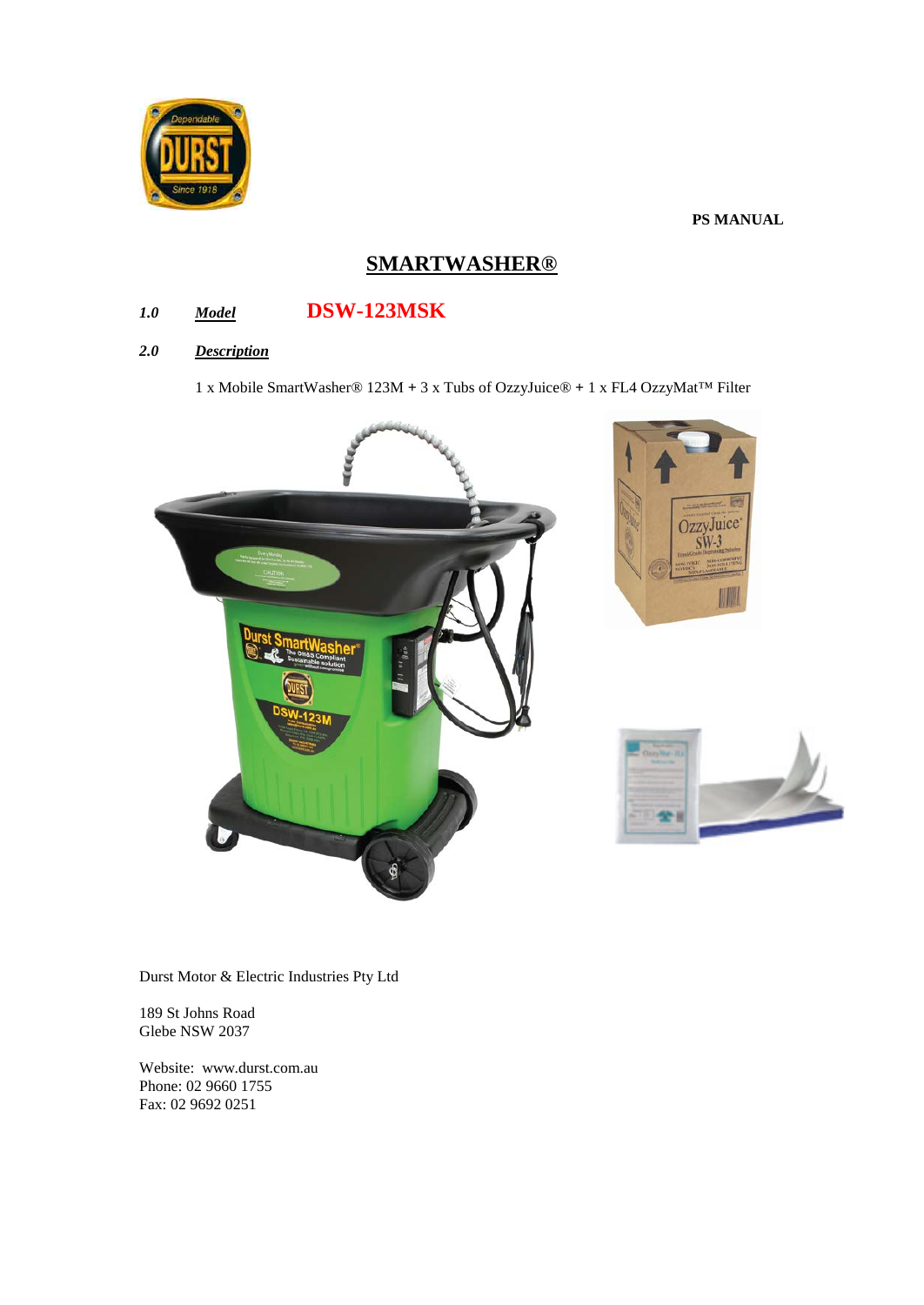

### *3.0 Features*

### **PS MANUAL**

- ON/OFF control, side mounted
- Flow timer with 10 and 30 minute increments
- Flow through parts brush
- User regulated independent flow control from brush or nozzle
- Thermostat maintains fluid at  $42^{\circ}$  C (adjustable to  $46^{\circ}$  C)
- Does not damage Neoprene or Rubber gaskets and seals
- Indicators: Low Fluid level indicator ( Red) Standby/ ready indicator ( Green) Power Indicator ( Green)
- Complies with Australian WHS Regulations
- Patented as a non-hazardous bio remediating parts cleaning system
- Uses warm aqueous degreasing solution called " Ozzy Juice®"
- Reduces the release of VOC's and eliminates hazardous waste.
- Helps save our environment whilst protecting the health and wellbeing of your employees.

#### **SmartWasher® Certificates and Approvals**

AQMD Certified DSW-SW3 Truck Grade OzzyJuice®. DSW-SW6-8 Weapons Aviation Grade OzzyJuice®.



Authorization to Mark



Declaration of Conformity



Test Certificate in Compliance with the Device Safety Act

Test Certificate in Compliance with the Device Safety Act National Sanitation Foundation. DSW-SW3, DSW-SW6-8 OzzyJuice®



Product Safety Certificate

## *4.0 Physical and Dimensional Properties*

- Each unit weighs approximately 33.0Kg Empty
- Approximate Shipping Weight: 113.0Kg
- Material: Blow moulded High Density polyethylene